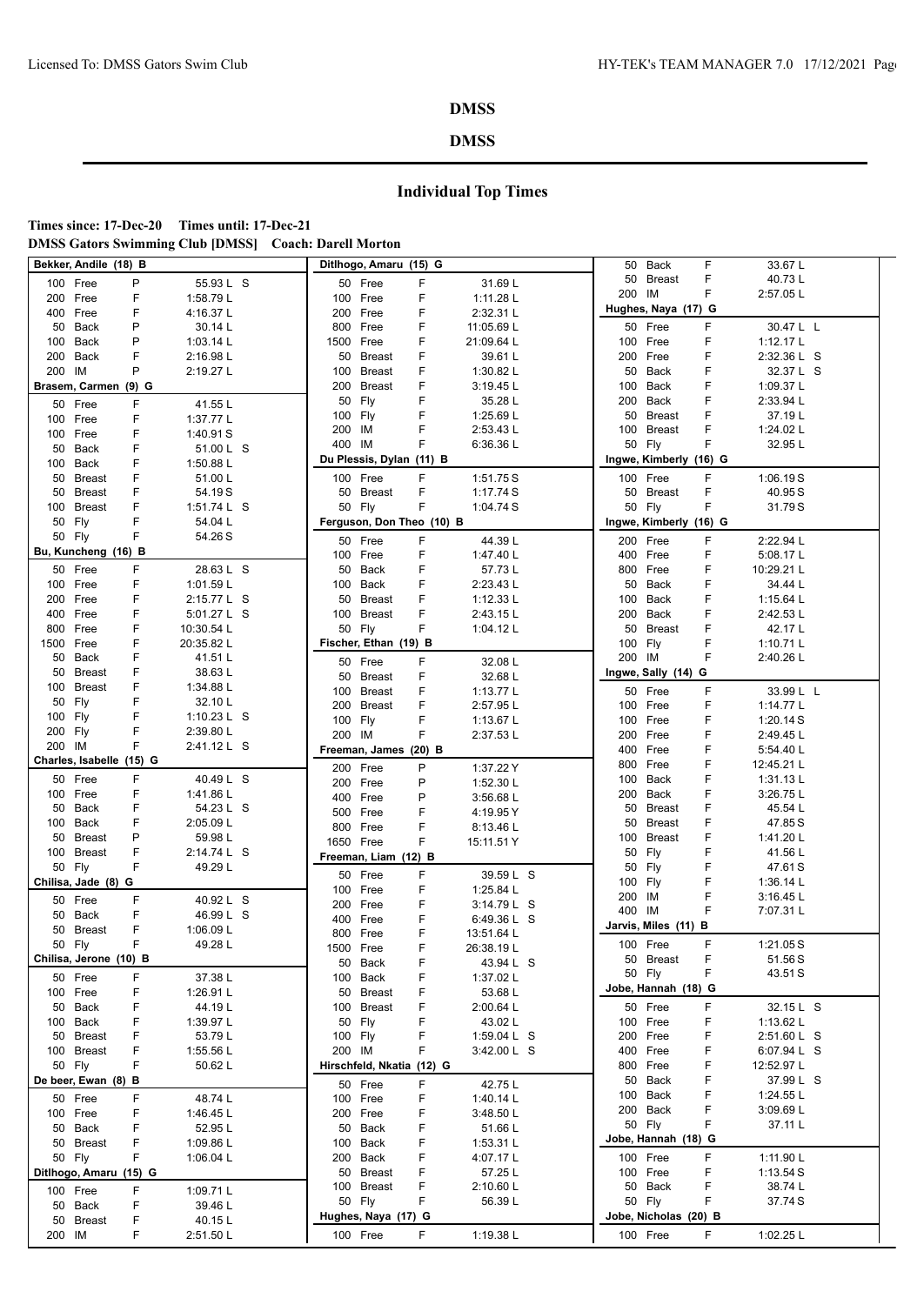### **DMSS**

## **Individual Top Times**

**Times since: 17-Dec-20 Times until: 17-Dec-21**

| Jobe, Nicholas  (20) B                | 200 Breast                 | F  | 4:00.85 L S |           | 100 Free              | F                        | 1:27.07 L                |  |
|---------------------------------------|----------------------------|----|-------------|-----------|-----------------------|--------------------------|--------------------------|--|
| F<br>1:02.34 S<br>100 Free            | 50 Fly                     | F  | 56.15 S     |           | 50 Back               | F                        | 48.08 L                  |  |
| F<br>34.07L<br>50 Back                | 100 Fly                    | F  | 2:00.02 L S |           | 50 Breast             | F                        | 51.29S                   |  |
| F<br>50 Fly<br>31.80 S                | 200 IM                     | F  | 3:42.91L    | 50        | Breast                | F                        | 53.29 L                  |  |
| Jones, Amy (19) G                     | Lombard, Izolde (13) G     |    |             |           | 50 Fly                | F                        | 45.84 S                  |  |
|                                       | 50 Free                    | F  | 33.92L      | 200 IM    |                       | F                        | 3:50.31 L                |  |
| 100 Free<br>F<br>1:13.45 L            | 100 Free                   | F  | 35.54 L L   |           |                       | Matthews, Mmusi (15) B   |                          |  |
| 50 Back<br>F<br>42.12L                | 100 Free                   | F  | 1:17.24 S   |           | 50 Free               | F                        | 26.03 L S                |  |
| F<br>200 IM<br>3:02.53 L              | 200 Free                   | F  | 2:46.82 L S |           | 100 Free              | F                        | 59.85 L                  |  |
| Kemp, Daniel (10) B                   | 400 Free                   | F  |             |           | 100 Free              | F                        |                          |  |
| F<br>100 Free<br>2:33.56 S            | 800 Free                   | F  | 5:50.55 L S |           | 200 Free              | F                        | 1:02.25S                 |  |
| Kgaswe, Lemogang (9) G                |                            |    | 12:30.25 L  |           | 50 Back               |                          | 2:31.87 L                |  |
| 50 Free<br>F<br>43.11 L               | 1500 Free                  | F  | 23:34.72 L  |           |                       | F                        | 30.77L                   |  |
| F<br>1:37.87 L<br>100 Free            | 50 Back                    | F  | 42.59 L     |           | 100 Back              | F                        | 1:07.71 L                |  |
| F<br>1:45.45 S<br>100 Free            | 100 Back                   | F  | 1:30.46 L   |           | 200 Back              | F                        | 2:38.60 L                |  |
| F<br>50<br>Back<br>48.19L             | 200 Back                   | F  | 3:13.80 L   |           | 50 Breast             | P                        | 33.07L                   |  |
| 100 Back<br>F<br>1:47.83 L            | 50 Breast                  | F  | 44.80 S     |           | 50 Breast             | F                        | 33.65 S                  |  |
| F                                     | 50 Breast                  | F  | 45.01L      |           | 100 Breast            | F                        | 1:15.50 $L$ S            |  |
| 50<br><b>Breast</b><br>1:01.12 $L$    | 100 Breast                 | F  | 1:39.19 L   |           | 200 Breast            | F                        | 2:52.39 L S              |  |
| F<br>50<br>Breast<br>1:04.27 S        | 200 Breast                 | F  | 3:39.49 L S | 50 Fly    |                       | F                        | 28.27 L                  |  |
| F<br>100 Breast<br>2:08.84 L          | 50 Fly                     | F  | 40.41 L     |           | 50 Fly                | F                        | 31.95 S                  |  |
| F<br>50 Fly<br>58.81L                 | 50 Fly                     | F  | 41.26 S     | 100 Fly   |                       | F                        | 1:11.76 L S              |  |
| F<br>50 Fly<br>1:03.39S               | 200 IM                     | F  | 3:14.45 L   | 200 IM    |                       | F                        | 2:34.11 L S              |  |
| Khonat, Aylla (9) G                   | 400 IM                     | F  | 7:16.00 L   |           |                       | Matthews, Tselane (17) G |                          |  |
| 100 Free<br>F<br>1:51.94 S            | Lombard, Quan Rene (9) B   |    |             |           | 50 Free               | F                        | 30.34 L                  |  |
| F<br>50 Breast<br>1:01.38S            | 50 Free                    | F  | 46.32 L S   |           | 100 Free              | F                        | 1:03.86 S                |  |
| F<br>50 Fly<br>1:05.84S               | 100 Free                   | F  | 1:46.40 L   |           | 100 Free              | F                        | 1:04.67 L                |  |
| Khonat, Rayhan (13) B                 | 50 Back                    | F  | 50.50 L S   |           | 200 Free              | F                        | 2:26.36 L                |  |
| F                                     | 100 Back                   | F  | 1:52.46 L   |           | 50 Back               | F                        | 33.55 L                  |  |
| 50 Free<br>29.54 L S                  | 50 Breast                  | P  | 1:00.20 L   |           | 100 Back              | F                        | 1:13.61 L                |  |
| F<br>100 Free<br>1:05.79 L            |                            | F  |             |           |                       |                          |                          |  |
| 100 Free<br>F<br>1:07.84 S            | 100 Breast                 |    | 2:15.25 L   |           | 50 Breast             | F                        | 38.31 S                  |  |
| F<br>200<br>Free<br>2:25.65 L S       | 50 Fly                     | F  | 1:03.97 L   |           | 50 Breast             | F                        | 39.80 L                  |  |
| 400<br>Free<br>F<br>5:14.90 L S       | Makepe, Tokelo (20) B      |    |             |           | 50 Fly                | F                        | 34.23 S                  |  |
| F<br>800<br>Free<br>10:47.12 L        | 50 Free                    | F  | 28.61 L     |           | 50 Fly                | F                        | 34.66 L                  |  |
|                                       |                            |    |             |           |                       |                          |                          |  |
| 21:22.10L<br>1500<br>Free<br>F        | 100 Free                   | F  | 1:01.94 L   | 200 IM    |                       | F                        | 2:43.30 L                |  |
| 50<br>F<br>35.74 L<br>Back            | 200 Free                   | F  | 2:26.82 L   |           |                       | Mganga, Lelentle (11) G  |                          |  |
| F<br>39.36 L<br>50 Breast             | 50 Back                    | F  | 36.56 L     |           | 50 Free               | F                        | 44.57 L S                |  |
| F<br>50 Breast<br>39.54 S             | 100 Back                   | F  | 1:17.85 L   |           | 100 Free              | F                        | 1:46.29 L                |  |
| F<br>50 Fly<br>34.07L                 | 50 Breast                  | F  |             |           | 50 Back               | F                        |                          |  |
| 50 Fly<br>F<br>34.91 S                |                            |    | 36.33L      |           |                       |                          | 51.10 L S                |  |
| F<br>1:22.71 L S<br>100 Fly           | 100 Breast                 | F  | 1:25.42 L   |           | 100 Back              | F                        | 1:57.47 L                |  |
| F<br>2:50.23 L S<br>200 IM            | 50 Fly                     | F  | 31.94 L     |           | 50 Breast             | P                        | 1:03.08 L                |  |
| F<br>400 IM                           | 200 IM                     | F  | 2:48.25 L   |           | 50 Fly                | F                        | 1:03.00 $L$              |  |
| 6:26.36 L                             | Makgothi, Emelyn (12) G    |    |             |           | Minta, Nana (11) G    |                          |                          |  |
| Kurtagic, Uma (13) G                  | 50 Free                    | F. | 37.08 L     |           | 50 Free               | F                        | 34.79 L                  |  |
| 50 Free<br>F<br>33.17 L S             | 100 Free                   | F  | 1:22.84 L   |           | 100 Free              | F                        | 1:20.85 L                |  |
| F<br>100 Free<br>1:15.13 L            | 200 Free                   | F  | 3:06.25 L   |           | 100 Free              | F                        | 1:26.95S                 |  |
| F<br>100 Free<br>1:26.71S             | 50 Back                    | F  | 45.04 L     |           | 200 Free              | F                        | 3:06.34 L                |  |
| 200 Free<br>F<br>2:54.50 L S          | 100 Back                   | F  | 1:36.25L    |           | 50 Back               | F                        | 44.49 L                  |  |
| 37.40 L S<br>50 Back<br>F             | 50 Breast                  | F  | 54.39 L     |           | 100 Back              | F                        | 1:40.18 L                |  |
| 100 Back<br>1:21.85 L                 | 100 Breast                 | F  | 2:00.00 L   |           | 50 Breast             | F                        | 47.90 S                  |  |
| 200 Back<br>3:05.79 L                 | 50 Fly                     | F  | 48.05 L     |           | 50 Breast             | F                        | 48.35 L                  |  |
| 50 Breast<br>F<br>48.13L              | 200 IM                     | F  | 3:51.40 L   |           | 100 Breast            | F                        | 1:45.91 L                |  |
| 48.37 S<br>50 Breast<br>F             | Mannathoko, Gwafila (10) B |    |             |           | 50 Fly                | F                        | 40.77 L                  |  |
| 100 Breast<br>F<br>1:45.10 $\sf{L}$ S |                            |    |             |           | 50 Fly                | F                        | 42.49 S                  |  |
| 50 Fly<br>F<br>36.92L                 | 50 Free                    | F  | 49.85L      | 100 Fly   |                       | F                        |                          |  |
| 42.37 S<br>50 Fly<br>F                | 100 Free                   | F  | 1:50.69 L   |           |                       |                          | 1:42.77 L                |  |
| 200 IM<br>F<br>3:13.08 L S            | 50 Back                    | F  | 56.68 L     | 200 IM    |                       | F                        | 3:36.06 L                |  |
| Letang, Myles (13) B                  | 100 Back                   | F  | 2:10.50 L   |           | Mokobi, Kgotla (15) B |                          |                          |  |
|                                       | 50 Breast                  | F  | 1:08.44 L   |           | 100 Free              | F                        | 1:04.23 L                |  |
| F<br>50 Free<br>35.18 L S             | 50 Fly                     | F  | 1:06.10 $L$ |           | 50 Back               | F                        | 39.78 L                  |  |
| 100 Free<br>F<br>1:20.24 L            | Maseru, Hope (9) G         |    |             |           | 50 Breast             | F                        | 35.78 L                  |  |
| 100 Free<br>F<br>1:37.51S             | 50 Free                    | F  | 54.90L      | 200 IM    |                       | F                        | 2:42.95 L                |  |
| 200 Free<br>F<br>3:03.03 L S          | 100 Free                   | F  | 2:06.81L    |           | Mokobi, Kgotla (15) B |                          |                          |  |
| 400 Free<br>F<br>6:35.86 L S          | 50 Back                    | F  | 58.81 L     |           | 50 Free               | F                        | 28.46 L                  |  |
| F<br>800 Free<br>14:07.13 L           | 50 Breast                  | F  | 1:06.62 $L$ |           | 100 Free              | F                        | 1:01.11 L                |  |
| 100 Back<br>F<br>1:37.56 L            | 50 Fly                     | F  | 1:06.05 $L$ |           | 200 Free              | F                        | 2:20.27 L S              |  |
| 50 Breast<br>Ρ<br>47.38 L             |                            |    |             |           | 400 Free              | F                        |                          |  |
| 53.33 S<br>50 Breast<br>F             | Matthews, Lebone (13) B    |    |             |           | 800 Free              | F                        | 5:09.27 L S              |  |
| 100 Breast<br>F<br>1:49.27 L S        | 100 Free                   | F. | 1:25.71S    | 1500 Free |                       | F                        | 11:10.67 L<br>21:45.38 L |  |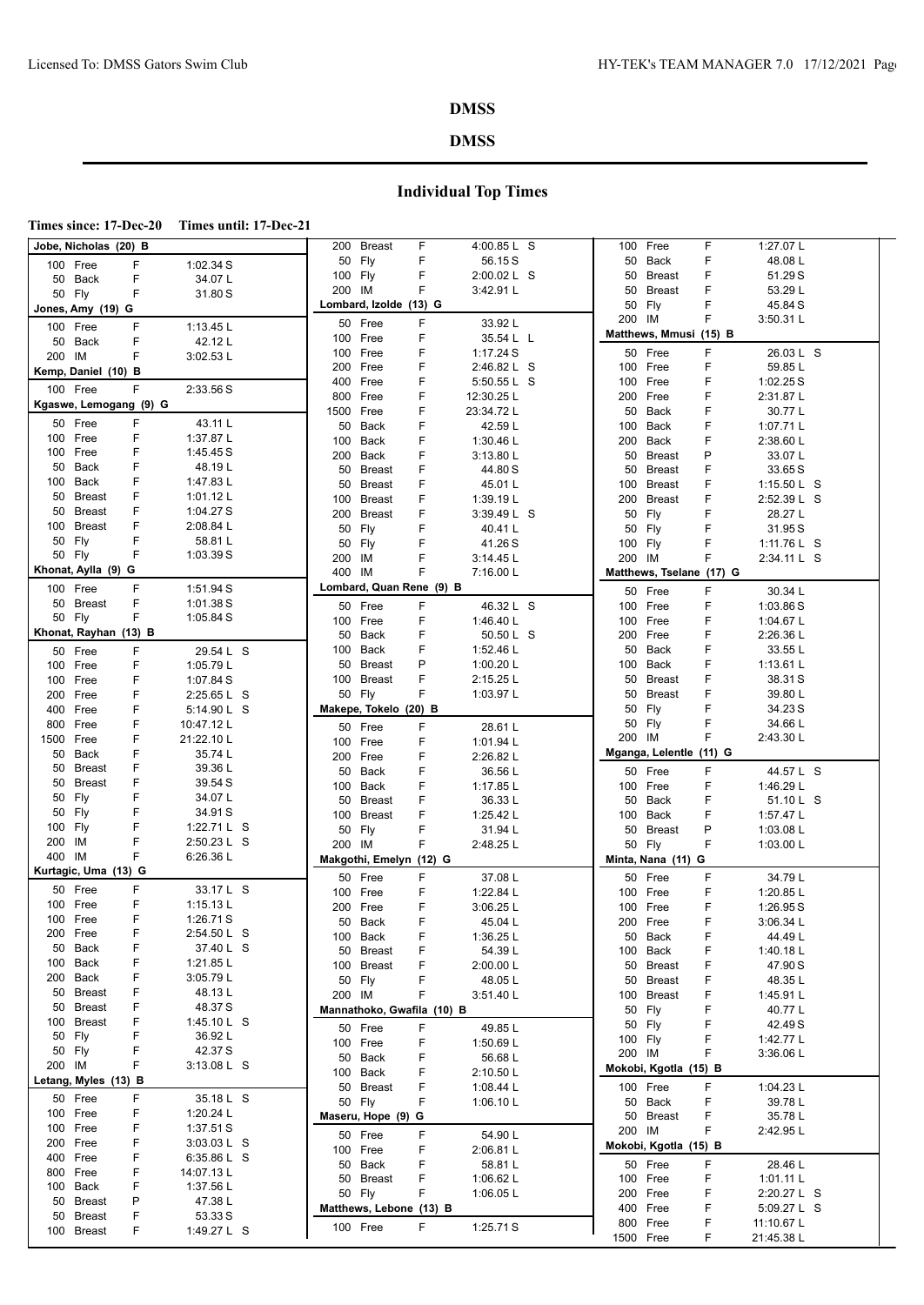#### **DMSS**

## **Individual Top Times**

**Times since: 17-Dec-20 Times until: 17-Dec-21**

|     | Mokobi, Kgotla (15) B       |    |             |           | 50 Fly                   | F | 28.38 L       |           | Muzila, Lelani (15) G            |    |             |  |
|-----|-----------------------------|----|-------------|-----------|--------------------------|---|---------------|-----------|----------------------------------|----|-------------|--|
|     | 100 Back                    | F  | 1:21.75 L   | 100 Fly   |                          | F | 1:06.48 L S   |           | 50 Free                          | F  | 36.49L      |  |
|     | 50 Breast                   | F  | 34.13L      | 200 IM    |                          | F | 2:48.68 L     |           | 100 Free                         | F  | 1:21.49 L   |  |
|     | 100 Breast                  | F  | 1:16.44 $L$ |           | Motshegare, Lefika (9) B |   |               |           | 200 Free                         | F. | 3:06.57 L   |  |
|     | 200 Breast                  | F  | 3:00.25 L S |           | 50 Free                  | F | 1:16.41 $L$   |           | 400 Free                         | F  | 6:27.43 L   |  |
|     | 200 IM                      | F  | 2:40.27 L   |           | 50 Back                  | F | 1:08.80 L     | 800       | Free                             | F  | 13:20.41 L  |  |
|     | Montshiwa, Katlo (10) B     |    |             |           |                          | P | 1:12.90 L     |           |                                  | F. |             |  |
|     |                             |    |             |           | 50 Breast                |   |               | 50        | Back                             |    | 44.42 L     |  |
|     | 50 Free                     | F  | 41.29 L S   |           | Mutie, Kilonzi (14) B    |   |               |           | 100 Back                         | F  | 1:35.24 L   |  |
|     | 100 Free                    | F  | 1:39.12L    |           | 50 Free                  | F | 33.04 L S     |           | 100 Breast                       | F  | 1:51.55 L   |  |
|     | 50 Back                     | F  | 52.36 L     | 100       | Free                     | F | 1:15.48 L     | 50 Fly    |                                  | F  | 43.56 L     |  |
|     | 100 Back                    | F  | 1:55.26 L   | 100       | Free                     | F | 1:18.83S      |           | Nadisah - Chinyepi, Anele (10) G |    |             |  |
|     | 50 Breast                   | F  | 55.67 L     | 200       | Free                     | F | 2:52.12 L S   |           | 50 Free                          | F  | 37.75L      |  |
|     | 100 Breast                  | F  | 2:03.09 L   | 50        | Back                     | F | 39.49L        |           | 100 Free                         | F  | 1:25.37 L   |  |
|     | 50 Fly                      | F  | 51.18L      | 100       | Back                     | F | 1:26.70 L     |           | 100 Free                         | F  | 1:48.45 S   |  |
|     | Montshiwa, Thero (13) B     |    |             | 200       | Back                     | F | 3:24.90 L     |           | 200 Free                         | F  | 3:28.21 L   |  |
|     |                             |    |             | 50        | <b>Breast</b>            | F | 51.10 S       | 50        | Back                             | F  | 46.87L      |  |
|     | 50 Free                     | F  | 35.31 L S   | 50        | <b>Breast</b>            | F | 51.37L        |           | 100 Back                         | F  | 1:44.06 L   |  |
|     | 100 Free                    | F  | 1:24.25 L   |           |                          | F |               |           |                                  |    |             |  |
|     | 200 Free                    | F  | 3:09.46 L S | 100       | <b>Breast</b>            |   | 1:57.34 $L$ S | 50        | Breast                           | Ρ  | 52.25 L     |  |
|     | 400 Free                    | F  | 6:58.21 L S | 50        | Fly                      | F | 43.24 S       |           | 50 Breast                        | F  | 55.38 S     |  |
|     | 50 Back                     | F  | 42.37 L S   | 200 IM    |                          | F | 3:20.08 L S   |           | 100 Breast                       | F  | 1:59.81 L   |  |
|     | 100 Back                    | F  | 1:34.60 L   |           | Mutie, Muela (11) G      |   |               | 50 Fly    |                                  | F  | 52.35L      |  |
| 50  | Breast                      | P  | 49.25L      |           | 50 Free                  | F | 37.41 L       | 50 Fly    |                                  | F  | 1:03.14S    |  |
|     | 100 Breast                  | F  | 1:50.68 L S | 100       | Free                     | F | 1:22.43 L     | 200 IM    |                                  | F  | 4:09.53 L   |  |
|     | 50 Fly                      | F  | 40.95L      | 100       | Free                     | F | 1:26.91 S     |           | Nganunu, Linnea (12) G           |    |             |  |
|     | 200 IM                      | F. | 3:27.32 L S | 200       | Free                     | F | 2:55.10 L     |           | 100 Free                         | F. | 1:19.97L    |  |
|     |                             |    |             |           |                          |   |               |           |                                  |    |             |  |
|     | Moremong, Sejo (9) G        |    |             |           | 400 Free                 | F | 6:24.29 L S   |           | 200 Free                         | F  | 3:05.63 L   |  |
|     | 50 Free                     | F  | 51.76 L S   | 800       | Free                     | F | 12:49.94 L    |           | 400 Free                         | F  | 6:38.29 L   |  |
|     | 100 Free                    | F  | 2:04.96 L   | 50        | Back                     | F | 48.84 L       | 100       | Back                             | F  | 1:43.76 L   |  |
|     | 50 Back                     | F  | 1:00.27 L S | 100       | Back                     | F | 1:43.49 L     |           | 200 Back                         | F  | 3:51.23 L   |  |
| 50  | Breast                      | P  | 1:02.32 L   | 50        | <b>Breast</b>            | P | 54.10L        |           | 50 Breast                        | F  | 52.84 L     |  |
|     | 50 Fly                      | F  | 1:08.92 L   | 50        | <b>Breast</b>            | F | 55.18S        |           | 100 Breast                       | F  | 1:55.22 L   |  |
|     | Moroka, Mokgosi (9) B       |    |             | 100       | <b>Breast</b>            | F | 2:00.44 L     |           | 200 Breast                       | F  | 4:05.01 L   |  |
|     |                             |    |             | 50        | Fly                      | F | 45.46 L       | 50 Fly    |                                  | F  | 40.36 L     |  |
|     | 50 Free                     | F  | 44.91 L S   | 50        | Fly                      | F | 50.73 S       |           | Nganunu, Shathani (11) B         |    |             |  |
|     | 100 Free                    | F  | 1:43.36 L   | 100       | Fly                      | F | 1:56.35 L     |           |                                  |    |             |  |
|     | 50 Back                     | F  | 55.26 L S   |           |                          | F |               |           | 50 Free                          | F  | 38.91L      |  |
|     | 100 Back                    | F  | 2:02.61 L   | 200       | IM                       |   | 3:45.01 L     |           | 100 Free                         | F  | 1:23.09 L   |  |
| 50  | Breast                      | P  | 59.39L      | 400       | ΙM                       | F | 7:31.03 L     | 50        | Back                             | F  | 48.25L      |  |
|     | 100 Breast                  | F  | 2:08.66 L   |           | Mutie, Mutinda (16) G    |   |               |           | 100 Back                         | F  | 1:45.16 L   |  |
|     | 50 Fly                      | F  | 53.75L      |           | 100 Free                 | F | 1:06.65S      |           | 50 Breast                        | F  | 51.97L      |  |
|     | Mosiakgabo, Katlego (13) B  |    |             |           | 100 Free                 | F | 1:09.21 L     |           | 100 Breast                       | F  | 1:51.14 L   |  |
|     |                             |    |             | 50        | Back                     | F | 39.82 L       | 50 Fly    |                                  | F  | 47.19L      |  |
|     | 50 Free                     | F  | 44.88 L     | 50        | <b>Breast</b>            | F | 41.48 S       |           | Nkoni, Chamada (10) G            |    |             |  |
|     | 100 Free                    | F  | 1:41.37 L   | 50        | <b>Breast</b>            | F | 46.70L        |           |                                  |    |             |  |
| 50  | Back                        | F  | 55.01L      |           |                          | F |               |           | 100 Free                         | F  | 2:17.50 S   |  |
| 100 | Back                        | F  | 1:55.02 L   | 50        | Fly                      |   | 32.60 S       |           | 50 Breast                        | F  | 1:10.24S    |  |
|     | 50 Breast                   | P  | 1:23.34 L   | 200       | ΙM                       | F | 2:49.16L      | 50 Fly    |                                  | F  | 1:12.18S    |  |
|     | 50 Fly                      | F  | 1:06.63 L   |           | Mutie, Mutinda (16) G    |   |               |           | Nkoni, Chamada (10) G            |    |             |  |
|     | Mosiakgabo, Kutlwano (10) B |    |             |           | 50 Free                  | ۲ | 32.79 L S     |           | 50 Free                          | F  | 40.48 L     |  |
|     |                             |    |             |           | 200 Free                 | F | 2:32.81 L S   |           | 100 Free                         | F  | 1:36.63L    |  |
|     | 50 Free                     | F  | 50.26 L S   | 400       | Free                     | F | 5:26.09 L     |           |                                  |    |             |  |
|     | 100 Free                    | F  | 1:48.32L    | 800       | Free                     | F | 11:15.53 L    |           | 50 Back                          | F  | 55.07L      |  |
|     | 50 Back                     | F  | 53.39 L S   | 1500 Free |                          | F | 21:45.04 L    |           | 100 Back                         | F  | 2:05.40 L   |  |
|     | 50 Fly                      | F  | 1:01.77 L   |           | 100 Back                 | F |               |           | 50 Breast                        | F  | 1:00.34 $L$ |  |
|     | Mosime, Theo (18) B         |    |             |           |                          |   | 1:20.63 L     | 50 Fly    |                                  | F  | 52.05 L     |  |
|     | 100 Free                    | F  | 1:06.54 S   | 200       | Back                     | F | 2:47.49 L     |           | Nkoni, Chase (9) B               |    |             |  |
|     |                             |    |             | 50        | Fly                      | F | 32.61 L       |           | 100 Free                         | F  | 1:58.92L    |  |
|     | 50 Breast                   | F  | 36.58 S     | 100       | Fly                      | F | 1:15.86 $L$   |           | 100 Free                         | F  | 2:03.21 S   |  |
|     | 50 Breast                   | F  | 37.12L      | 200       | Fly                      | F | 2:56.92 L     |           |                                  | F  |             |  |
|     | 50 Fly                      | F  | 31.33S      | 200       | IM                       | F | 2:50.35 L     |           | 50 Back                          |    | 1:03.22 $L$ |  |
|     | Mothibatsela, Ntsika (14) B |    |             | 400 IM    |                          | F | 6:02.66 L     |           | 50 Breast                        | F  | 1:07.74 S   |  |
|     | 50 Free                     | F  | 27.63 L S   |           | Muzila, Lelani (15) G    |   |               |           | 50 Breast                        | F  | 1:10.22 L   |  |
|     | 100 Free                    | F  | 1:00.39 L   |           |                          | F |               | 50 Fly    |                                  | F  | 1:06.91 S   |  |
|     | 200 Free                    | F  | 2:19.77L    |           | 100 Free                 |   | 1:23.58 S     |           | Nkoni, Lara (14) G               |    |             |  |
|     |                             |    |             |           | 100 Free                 | F | 1:30.66 L     |           | 100 Free                         | F  | 1:21.85 S   |  |
|     | 400 Free                    | F  | 5:10.52L    | 50        | Back                     | F | 47.61 L       | 100 Free  |                                  | F  | 1:25.71 $L$ |  |
|     | 800 Free                    | F  | 10:46.91 L  | 50        | <b>Breast</b>            | F | 50.68 S       |           | 200 Free                         | F  |             |  |
|     | 1500 Free                   | F  | 21:39.83 L  | 50        | <b>Breast</b>            | F | 58.15L        |           |                                  |    | 3:11.30 L   |  |
|     | 50 Back                     | F  | 33.78L      | 50        | Fly                      | F | 44.41 S       |           | 400 Free                         | F  | 6:53.09 L   |  |
|     | 100 Back                    | F  | 1:14.34 L   | 200 IM    |                          | F | 3:34.72 L     | 1500 Free |                                  | F  | 27:08.69 L  |  |
|     | 50 Breast                   | F  | 42.18L      |           |                          |   |               |           | 50 Back                          | F  | 48.51L      |  |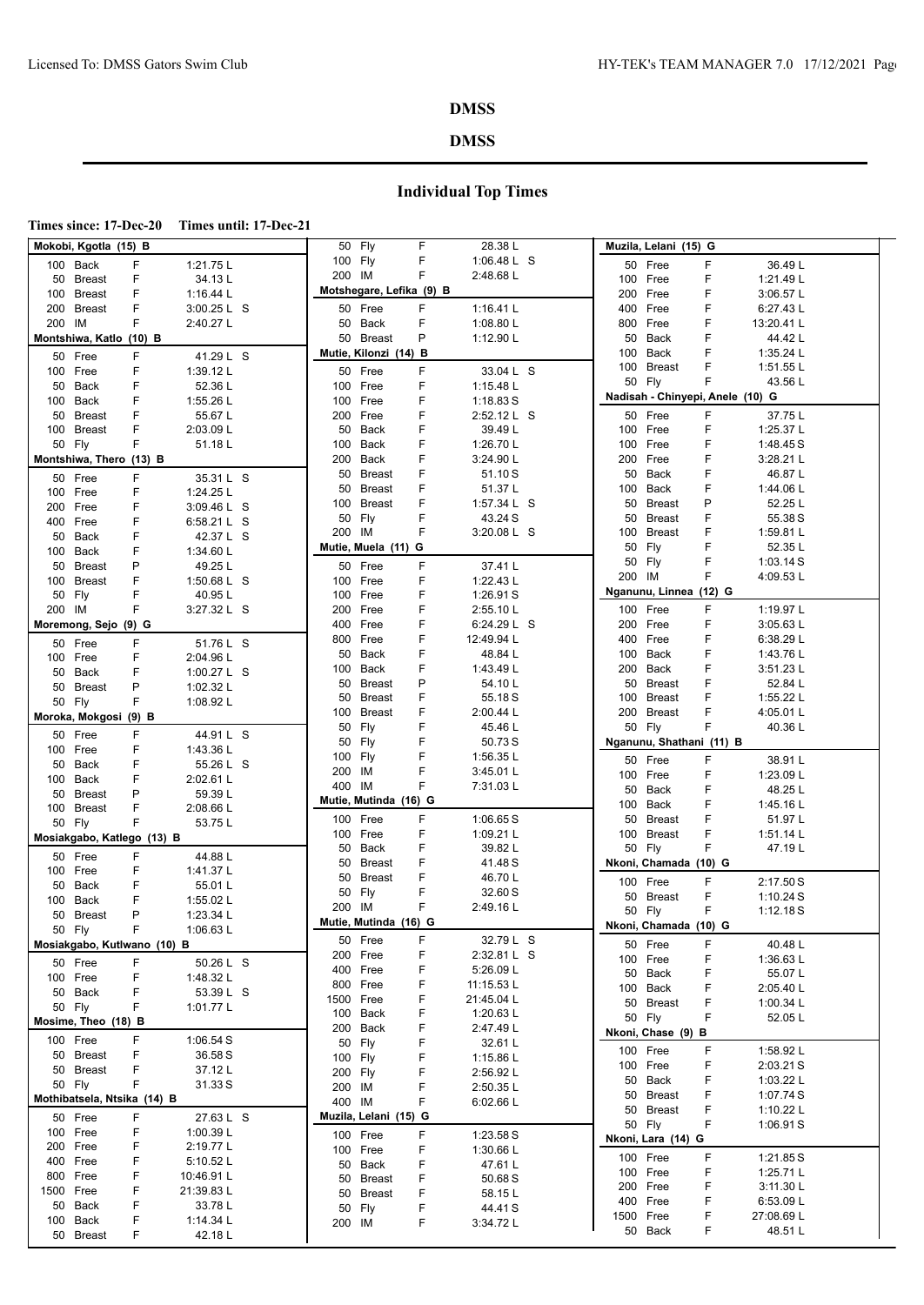#### **DMSS**

#### **DMSS**

|--|

|                                                  | 100 Breast<br>F<br>1:58.80 L S           | 800 Free<br>11:39.38 L<br>F         |
|--------------------------------------------------|------------------------------------------|-------------------------------------|
| Nkoni, Lara (14) G<br>200 Back<br>F<br>3:38.31 L | F<br>50 Fly<br>48.23 L                   | 1500 Free<br>F<br>22:47.92L         |
| F                                                | 100 Fly<br>F<br>1:57.90 L S              | 50 Back<br>F<br>38.16 L             |
| 51.64 L<br>50 Breast                             | 200 IM<br>F<br>3:39.14 L                 | 200 Back<br>F<br>2:53.20 L          |
| F<br>53.24 S<br>50 Breast                        | Pabalinga, Reabetswe (9) G               | 50 Breast<br>F<br>46.47 S           |
| F<br>1:56.23 L<br>100 Breast                     |                                          | F<br>50 Breast<br>49.24 L           |
| F<br>50 Fly<br>52.92L                            | F<br>40.47L<br>50 Free                   | F<br>50 Fly<br>35.71L               |
| F<br>54.18S<br>50 Fly                            | F<br>100 Free<br>1:33.66 L               |                                     |
| F<br>100 Fly<br>1:59.09 L                        | 200 Free<br>F<br>3:47.45 L               | F<br>39.95 S<br>50 Fly              |
| F<br>3:35.30 L<br>200 IM                         | F<br>49.87L<br>50 Back                   | F<br>100 Fly<br>1:19.96 L S         |
| F<br>400 IM<br>7:56.27 L                         | F<br>1:44.07 L<br>100 Back               | F<br>200 IM<br>3:02.40 L S          |
| Noble, Leila Iman (9) G                          | F<br>50<br>Breast<br>1:01.47 $L$         | 400 IM<br>F<br>6:40.14 L            |
| F<br>100 Free<br>2:03.36 S                       | F<br>Breast<br>2:08.74 L<br>100          | Robinson, Adrian (21) B             |
| F<br>1:10.36S<br>50 Breast                       | F<br>Fly<br>50<br>45.96 L                | P<br>24.42 L S<br>50 Free           |
| Noble, Leila (9) G                               | 100 Fly<br>F<br>2:06.23 L                | 100 Free<br>P<br>55.01 S            |
|                                                  | F<br>200 IM<br>4:02.67 L                 | P<br>28.33 S<br>50 Breast           |
| F<br>46.73L<br>50 Free                           | Parker, Cala (9) G                       | F<br>29.10L<br>50 Breast            |
| F<br>1:49.56 L<br>100 Free                       | F                                        | 100 Breast<br>F<br>1:01.57 S        |
| F<br>1:00.36 L<br>50 Back                        | 50 Free<br>45.70 L S                     | 100 Breast<br>F<br>1:04.33 L S      |
| F<br>100 Back<br>1:59.68 L                       | F<br>1:46.30 L<br>100 Free               | P<br>50 Fly<br>25.99 S              |
| F<br>50 Breast<br>1:03.00 $L$                    | 100 Free<br>F<br>1:52.83 S               | F<br>100 IM<br>59.30 S              |
| F<br>50 Fly<br>58.16L                            | F<br>52.77 L S<br>50<br>Back             | Seetso, Nathan (14) B               |
| Nortje, Heinrich (9) B                           | F<br>100 Back<br>1:52.58 L               |                                     |
| F<br>41.81L<br>50 Free                           | F<br>1:02.80 L<br>50 Breast              | F<br>50 Free<br>29.63L              |
| F<br>100 Free<br>1:40.87 L                       | F<br>1:03.69 S<br>50<br><b>Breast</b>    | F<br>1:05.65 L<br>100 Free          |
| F<br>47.85 L S<br>50 Back                        | F<br>100<br><b>Breast</b><br>2:19.19 L S | F<br>100 Free<br>1:06.96S           |
| F<br>1:47.00 L<br>100 Back                       | F<br>50<br>Fly<br>1:02.09 $L$            | F<br>200 Free<br>2:22.83 L          |
| P                                                | F<br>50 Fly<br>1:02.17 S                 | F<br>Free<br>400<br>5:11.11 L       |
| 50 Breast<br>1:02.16 $L$                         | Popovic, Marko (13) B                    | F<br>800 Free<br>11:13.05 L         |
| F<br>100 Breast<br>2:14.71 L                     | F<br>30.83 L S<br>50 Free                | Free<br>F<br>1500<br>20:59.30 L     |
| 50 Fly<br>F<br>52.14 L                           | F<br>1:08.27 L<br>100 Free               | F<br>50 Back<br>32.44 L             |
| Ohiaeri, Asa (9) G                               | F<br>1:17.17S<br>100 Free                | F<br>100 Back<br>1:08.85 $L$        |
| F<br>1:02.21 L S<br>50 Free                      | F                                        | 200 Back<br>F<br>2:38.15 L          |
| F<br>2:26.05 L<br>100 Free                       | 2:40.22 L S<br>200 Free                  | 50 Breast<br>F<br>40.28 S           |
| F<br>50 Back<br>1:03.38 L                        | F<br>5:52.79 L S<br>400 Free             | 50 Breast<br>F<br>41.22L            |
| F<br>50 Fly<br>1:11.93 L                         | F<br>12:54.85 L<br>800 Free              | F<br>50 Fly<br>32.63 S              |
| Onyadile, Boipelo (11) G                         | Back<br>F<br>35.66 L S<br>50             | F<br>50 Fly<br>32.78 L              |
|                                                  | F<br>50 Fly<br>36.80 L                   | 50 Fly<br>F<br>32.78 L              |
| F<br>100 Free<br>1:38.55 S                       | F<br>200 IM<br>3:07.10 L S               |                                     |
|                                                  |                                          |                                     |
| F<br>1:02.37 S<br>50 Breast                      | Popovic, Nikoleta (15) G                 | F<br>1:17.56 L<br>100 Fly           |
| F<br>59.69S<br>50 Fly                            |                                          | F<br>200 IM<br>2:39.82 L            |
| Onyadile, Boipelo (11) G                         | F<br>50 Free<br>32.79 L S                | F<br>400 IM<br>5:47.97 L            |
| F<br>39.27 L S<br>50 Free                        | F<br>1:12.07 $L$<br>100 Free             | Seleka, Loapi (15) B                |
| F<br>100 Free                                    | F<br>100 Free<br>1:20.34 S               | F<br>50 Free<br>36.61 L S           |
| 1:29.55 L<br>F                                   | F<br>200 Free<br>2:53.60 L S             | F                                   |
| 3:21.08 L S<br>200 Free                          | F<br>400<br>Free<br>6:09.18 L S          | 100 Free<br>1:34.61 L<br>F          |
| F<br>400 Free<br>7:05.69 L S                     | F<br>1500 Free<br>25:41.63 L             | 50 Back<br>47.13 L S                |
| F<br>50 Back<br>49.14 L S                        | F<br>42.71 L<br>50<br>Back               | F<br>1:01.53L<br>50 Breast          |
| F<br>100 Back<br>1:50.09 L                       | P<br>50<br><b>Breast</b><br>40.52 L      | F<br>55.11 L<br>50 Fly              |
| F<br>200 Back<br>3:54.72 L                       | F<br>50 Breast<br>43.18 S                | Sethi, Khalil (14) B                |
| 50 Breast<br>F<br>54.43 L                        | 100 Breast<br>F<br>1:32.10 $\sf{L}$ S    | 32.09L<br>50 Free<br>F              |
| F<br>100 Breast<br>1:57.10 L                     | 200 Breast<br>F<br>3:21.72 L S           | 100 Free<br>F<br>1:11.54 L          |
| 50 Fly<br>F<br>50.56 L                           | 50 Fly<br>F<br>39.22 S                   | 100 Free<br>F<br>1:15.64S           |
| F<br>3:54.34 L<br>200 IM                         | F<br>200 IM<br>3:11.21 L S               | 200 Free<br>F<br>2:49.77 L          |
| Onyadile, Tuduetso (11) G                        | Radovic, Marina (13) G                   | 800 Free<br>F<br>12:56.81 L         |
| F<br>100 Free<br>1:31.27 L                       |                                          | 50 Back<br>43.00 L<br>F             |
| F                                                | F.<br>100 Free<br>1:30.19 L              | 36.50L<br>50 Breast<br>Ρ            |
| 100 Free<br>1:37.47 S                            | F<br>46.40 L<br>50 Back                  | 50 Breast<br>40.53 S<br>F           |
| F<br>50 Back<br>51.11 L                          | F<br>50 Breast<br>51.11 L                | 100 Breast<br>F                     |
| F<br>50 Breast<br>57.63 L                        | 200 IM<br>F<br>3:41.77 L                 | 1:21.76 L S                         |
| F<br>50 Breast<br>57.87 S                        | Radovic, Vesna (14) G                    | 200 Breast<br>F<br>2:59.92 L S<br>F |
| F<br>50 Fly<br>58.17S                            | F<br>100 Free<br>1:16.62 $L$             | 50 Fly<br>33.78 L                   |
| F<br>200 IM<br>3:45.11 L                         | F<br>50 Back<br>38.19L                   | 50 Fly<br>F<br>37.54 S              |
| Onyadile, Tuduetso (11) G                        | F<br>50 Breast<br>42.36 L                | F<br>1:22.39 L<br>100 Fly           |
| F<br>50 Free<br>37.07 L S                        | F<br>200 IM<br>3:09.24 L                 | F<br>200 Fly<br>3:22.91 L           |
| 100 Free<br>F<br>1:21.33L                        | Rapson, Zacharey (13) B                  | F<br>200 IM<br>2:54.12 L            |
| 200 Free<br>F<br>3:03.31 L S                     |                                          | 400 IM<br>F<br>6:21.26 L            |
| F<br>6:29.23 L S<br>400 Free                     | F<br>50 Free<br>31.13L                   | Sethi, Reyhaan (17) B               |
| 800 Free<br>F<br>13:20.78 L                      | F<br>100 Free<br>1:07.87 L               | F<br>50 Free<br>29.02 L S           |
| F<br>50 Back<br>44.94 L S                        | 100 Free<br>F<br>1:15.30S                | F<br>100 Free<br>1:06.68S           |
| 100 Back<br>F<br>1:38.84 L                       | F<br>200 Free<br>2:34.65 L               | 100 Free<br>F<br>1:16.84 L          |
| P<br>55.78 L<br>50 Breast                        | F<br>400 Free<br>5:29.34 L S             | F<br>50 Back<br>32.78 L             |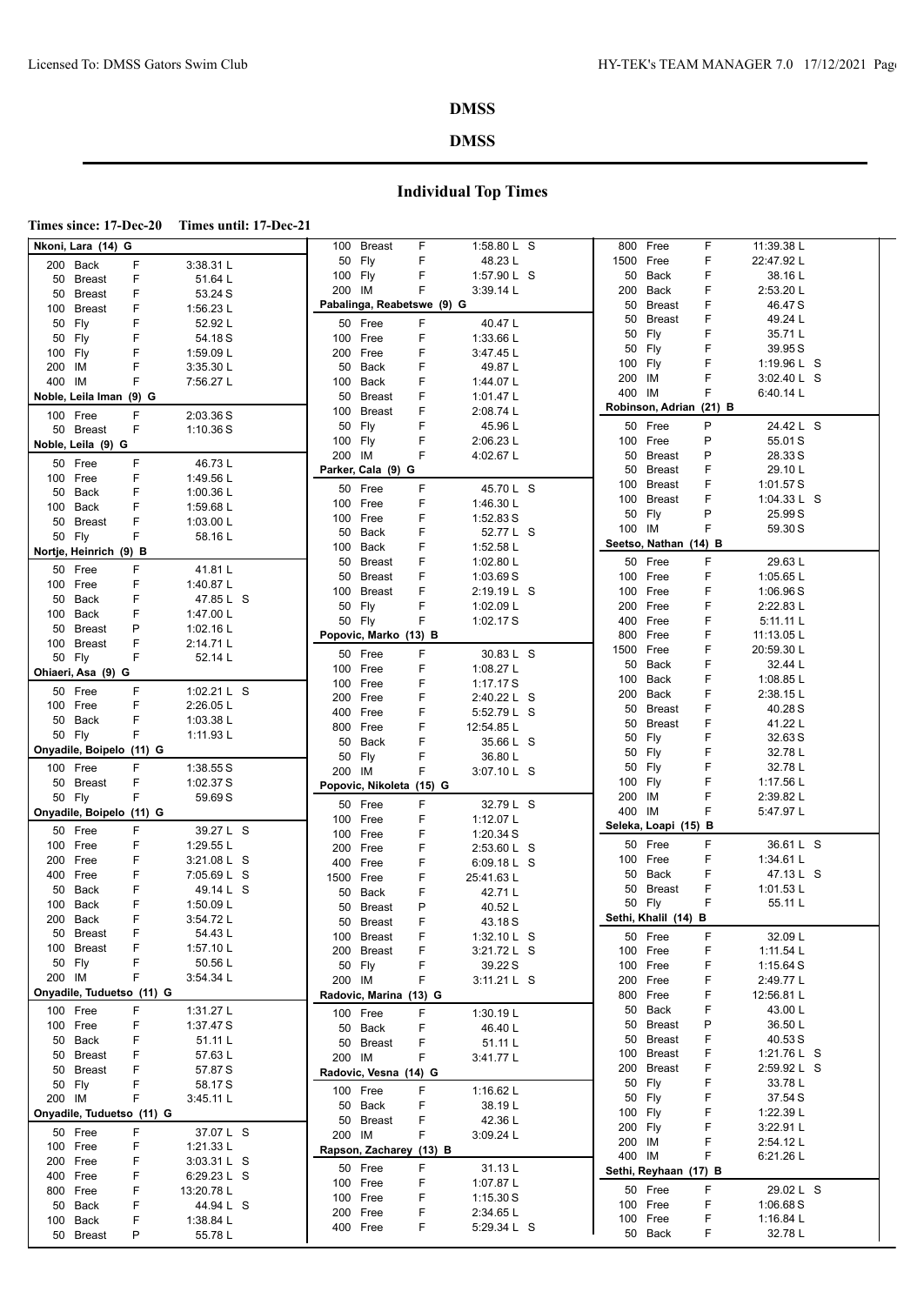### **DMSS**

|--|--|--|

| Sethi, Reyhaan (17) B          |                           | 1500 Free<br>F               | 26:49.68 L               | F<br>100 Free                            | 1:12.40 L              |
|--------------------------------|---------------------------|------------------------------|--------------------------|------------------------------------------|------------------------|
| F<br>100 Back                  | 1:11.61 L                 | <b>Back</b><br>F<br>50       | 44.86 L                  | 50 Back<br>F                             | 39.88 L                |
| F<br>50 Breast                 | 33.13L                    | <b>Back</b><br>F<br>100      | 1:37.97 L                | Breast<br>F<br>50                        | 47.03L                 |
| F<br>50 Breast                 | 35.86 S                   | F<br>200<br>Back             | 3:31.78 L                | 200 IM<br>F                              | 3:06.63 L              |
| F<br>100 Breast                | 1:13.96 L S               | F<br>50<br><b>Breast</b>     | 49.17L                   | Visser, Eric (9) B                       |                        |
| F<br>200 Breast                | 2:46.29 L S               | F<br><b>Breast</b><br>50     | 55.39 S                  | 50 Free<br>P                             | 44.40 L                |
| F<br>50 Fly                    | 31.65L                    | F<br><b>Breast</b><br>100    | 1:50.16 L S              | 100 Free<br>P                            | 1:45.48 L              |
| F<br>50 Fly                    | 31.76S                    | F<br>50<br>Fly               | 51.31 L                  | F<br>Back<br>50                          | 56.23L                 |
| F<br>200 IM                    | 2:35.99 L S               | Fly<br>F<br>50               | 59.95 S                  | 100 Back<br>P                            | 2:07.98 L              |
| 400 IM<br>F                    | 5:40.25 L                 | F<br>Fly<br>100              | 1:58.31 L                | <b>Breast</b><br>F<br>50                 | 1:05.21 $L$            |
| Setshogo, Lebone (15) B        |                           | F<br>200<br>ΙM               | 3:35.93 L S              | F<br>50 Fly                              | 1:03.01 $L$            |
|                                |                           | ΙM<br>F<br>400               | 7:37.73 L                | Visser, Jenica (11) G                    |                        |
| F<br>50 Free                   | 36.41 L S<br>1:27.68 L    | Thomba, Wada (10) G          |                          | P                                        |                        |
| F<br>100 Free<br>F             |                           | F<br>50 Free                 | 41.28 L                  | 50 Free<br>P                             | 46.02L                 |
| 200 Free                       | 3:18.11 L S               | F<br>100 Free                | 1:38.49 L                | 100 Free<br>F                            | 1:46.34 L              |
| F<br>400 Free                  | 7:04.70 L S               | Free<br>F<br>100             | 1:52.51S                 | 50<br>Back                               | 55.95 L                |
| F<br>50 Back                   | 43.34 L S                 | <b>Back</b><br>F<br>50       | 52.21 L                  | F<br>Back<br>100                         | 2:24.53 L              |
| 100 Back<br>F                  | 1:35.37 L                 | F<br>Back<br>100             | 1:52.06 L                | P<br>50<br>Breast                        | 1:03.73 L              |
| F<br>50 Breast                 | 1:02.52 L                 | P<br><b>Breast</b><br>50     | 58.24 L                  | 100 Breast<br>F                          | 2:35.79 L              |
| F<br>100 Breast                | 2:16.57 L                 | F<br>50<br><b>Breast</b>     | 1:03.25 S                | F.<br>50 Fly                             | 1:05.15 $L$            |
| F<br>200 Breast                | 4:54.02 L                 | F<br><b>Breast</b><br>100    | 2:11.07 L                | Walsh, Patrick (18) B                    |                        |
| F<br>50 Fly                    | 43.84 L                   | F<br>50<br>Fly               | 55.86 L                  | 100 Free<br>F.                           | 57.93 S                |
| F<br>200 IM                    | 3:43.83 L                 | 50 Fly<br>F                  | 1:04.55S                 | F<br>100 Free                            | 59.94 L                |
| Smith, Annika (13) G           |                           | Trendafilova, Sophia (9) G   |                          | F<br>50 Back                             | 32.54 L                |
| F<br>50 Free                   | 38.54 L S                 |                              |                          | F<br>50<br>Breast                        | 36.81 S                |
| F<br>100 Free                  | 1:23.45 L                 | F<br>50 Free                 | 54.89 L S                | F<br>50 Fly                              | 28.61 S                |
| 100 Free<br>F                  | 1:34.46 S                 | F<br>100<br>Free             | 2:16.34 L                | F<br>200 IM                              | 2:31.64 L              |
| F<br>200 Free                  | 3:10.39 L                 | F<br>50<br>Back              | 1:05.64 $L$ S            | Wambiru, Aisha (11) G                    |                        |
| F<br>400 Free                  | 6:37.31 L S               | F<br>50 Fly                  | 1:08.48 L                | F<br>50 Free                             | 45.13L                 |
| F<br>800 Free                  | 13:23.63 L                | Troanski, Vihren (9) B       |                          | 100 Free<br>F                            | 1:50.42 L              |
| F<br>50 Back                   | 46.40 L S                 | F<br>50 Free                 | 48.47 L S                | F<br>Back<br>50                          | 59.90L                 |
| F<br>100 Back                  | 1:41.39 L                 | 100 Free<br>F                | 1:53.30 L                | F<br>Back<br>100                         | 2:08.67 L              |
| P<br>50 Breast                 | 51.52L                    | Back<br>F<br>50              | 57.21 L S                | F<br><b>Breast</b><br>50                 | 59.55L                 |
| F<br>50 Breast                 | 53.84 S                   | F<br>Back<br>100             | 1:58.14 $L$              | F<br>100<br>Breast                       | 2:13.56 L              |
|                                |                           |                              |                          |                                          |                        |
| F<br>100 Breast                | 1:51.81 $L$ S             | F<br>100<br><b>Breast</b>    | 2:12.79 L S              | 50 Fly<br>F                              | 1:02.37 L              |
| F<br>200 Breast                | 3:52.36 L S               | F<br>50 Fly                  | 53.66 L                  | Wambiru, Angela (14) G                   |                        |
| F<br>50 Fly                    | 48.64 L                   | Tsara, Anesu (9) G           |                          | F                                        |                        |
| F<br>50 Fly                    | 58.87 S                   | F<br>50 Free                 | 39.84 L S                | 50 Free<br>F                             | 35.10L                 |
| F<br>200 IM                    | 3:35.67 L S               | F<br>100 Free                | 1:30.80 L                | 100 Free<br>F<br>200<br>Free             | 1:22.83 L              |
| Stewart, Jessica (10) G        |                           | F<br>50<br>Back              | 48.82L                   | F<br>800<br>Free                         | 2:58.71L<br>14:33.12 L |
| F<br>100 Free                  | 1:50.74 S                 | F<br>100<br>Back             | 1:46.25 L                | 1500<br>F<br>Free                        | 27:37.21 L             |
| Stewart, Jessica (10) G        |                           | P<br>50<br><b>Breast</b>     | 54.16 L                  | Back<br>F<br>50                          | 43.75 L                |
| F<br>50 Free                   | 43.47 L S                 | F<br>100<br><b>Breast</b>    | 1:58.29 L                | F<br>100<br>Back                         |                        |
| 100 Free<br>F                  | 1:35.10L                  | F<br>50 Fly                  | 55.08 L                  | Back<br>F<br>200                         | 1:39.80 L<br>3:37.97 L |
| F<br>50 Back                   | 48.96L                    | Tsara, Tasima (7) G          |                          | F<br>50<br>Breast                        | 53.17L                 |
| F<br>100 Back                  | 1:47.53 L                 | F<br>50 Free                 | 57.75 L S                | F<br>100<br>Breast                       | 1:58.82 L              |
| P<br>50 Breast                 | 1:02.56 $L$               | F<br>100 Free                | 2:06.87 L                | F<br>50 Fly                              | 49.19L                 |
| 100 Breast<br>F                |                           | 50 Back<br>F                 |                          | $\mathsf F$                              |                        |
| F<br>50 Fly                    | 2:08.03 L<br>48.88 L      | 50 Breast<br>P               | 58.59 L S<br>1:17.33 $L$ | 100 Fly<br>F<br>200 IM                   | 1:58.75 L<br>3:34.82L  |
| Tele, Phoebe (14) G            |                           | 50 Fly<br>F                  | 1:17.25 $L$              | Watson, Bella Ray (11) G                 |                        |
|                                |                           | van Rooyen, Benco (17) B     |                          |                                          |                        |
| 50 Free<br>F                   | 32.79L                    |                              |                          | 50 Free<br>F                             | 37.92L                 |
| F<br>100 Free                  | 1:17.01L                  | F<br>50 Free                 | 28.21 L                  | 100 Free<br>F                            | 41.74 L L              |
| F<br>200 Free<br>400 Free      | 2:58.67 L                 | 100 Free<br>F                | 1:00.04 L                | F<br>100 Free                            | 1:28.36 S              |
| F<br>F                         | 6:51.95L                  | F<br>200 Free<br>F           | 2:12.01 L                | F<br>200 Free<br>F                       | 3:02.18 L<br>45.26 L   |
| 50 Back<br>100 Back<br>F       | 41.28 L<br>1:31.74 L      | 400 Free<br>800<br>Free<br>F | 4:42.25 L                | 50 Back<br>100 Back<br>F                 | 1:40.32 L              |
| F<br>50 Breast                 | 53.43L                    | F<br>Free<br>1500            | 9:36.66 L                | 50 Breast<br>F                           | 47.19L                 |
| F<br>100 Breast                | 1:56.52 L                 | 50<br>Back<br>F              | 18:37.16 L               | 50 Breast<br>F                           |                        |
| 50 Fly<br>F                    |                           | F<br>100<br>Back             | 35.94 L                  | 100 Breast<br>F                          | 48.14 S                |
|                                | 39.90 L                   |                              | 1:21.50 L                | F                                        | 1:47.55 L              |
| F<br>200 IM                    | 3:36.69 L                 | F<br>50<br><b>Breast</b>     | 41.61 L                  | 50 Fly<br>F                              | 45.23L                 |
| Thomba, Kuda (12) G            |                           | F<br>100 Breast<br>F         | 1:37.18 L                | 50 Fly<br>F                              | 51.44 S                |
| F<br>50 Free                   | 36.38 L S                 | Fly<br>50<br>100 Fly<br>F    | 30.48 L                  | 200 IM<br>Watson, Leila Catherine (10) G | 3:37.31L               |
| 100 Free<br>F                  | 1:24.34 L                 | 200 Fly<br>F                 | 1:07.30 L S<br>2:35.41 L |                                          |                        |
| F<br>100 Free                  | 1:35.28 S                 | 200<br>IM<br>F               | 2:37.76 L                | F<br>50 Free                             | 45.05L                 |
| F<br>200 Free                  | 3:07.56 L S               | 400 IM<br>F                  | 5:34.06 L                | F<br>100 Free                            | 1:41.13L               |
| 400 Free<br>F<br>F<br>800 Free | 6:38.82 L S<br>13:55.18 L | van Rooyen, Leone (19) G     |                          | 100 Free<br>F<br>F<br>200 Free           | 2:00.14 S<br>3:44.50 L |